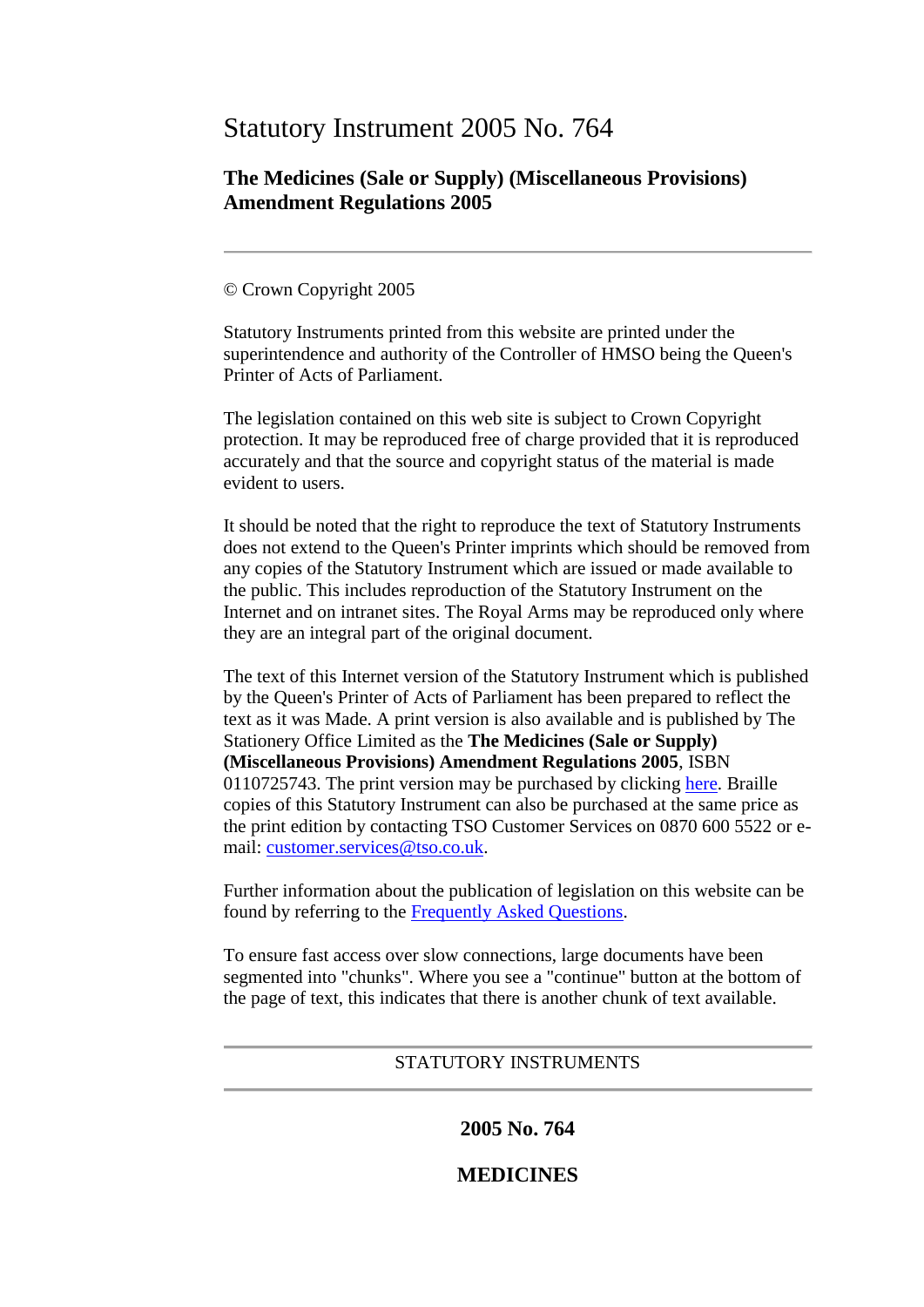### The Medicines (Sale or Supply) (Miscellaneous Provisions) Amendment Regulations 2005

| Made                   | 16th March 2005 |
|------------------------|-----------------|
| Laid before Parliament | 17th March 2005 |
| Coming into force      | 7th April 2005  |

As respects England, Scotland and Wales, the Secretary of State, and, as respects Northern Ireland, the Department of Health, Social Services and Public Safety and the Department of Agriculture and Rural Development, acting jointly, in exercise of the powers conferred on them by sections 53(4), 61, 66(1) and 129(1) and (5) of the Medicines Act 1968[\[1\]](http://www.opsi.gov.uk/si/si2005/20050764.htm#note1) or, as the case may be, the powers conferred by those provisions and now vested in them[\[2\]](http://www.opsi.gov.uk/si/si2005/20050764.htm#note2), and of all other powers enabling them in that behalf, after consulting such organisations as appear to them to be representative of interests likely to be substantially affected by these Regulations, pursuant to section 129(6) of that Act, and after taking into account the advice of the Committee on Safety of Medicines and the Medicines Commission pursuant to section 129(7) of that Act, hereby make the following Regulations: -

#### **Citation, commencement and interpretation**

**1.** - (1) These Regulations may be cited as the Medicines (Sale or Supply) (Miscellaneous Provisions) Amendment Regulations 2005 and shall come into force on  $7<sup>th</sup>$  April 2005.

(2) In these Regulations, "the principal Regulations" means the Medicines (Sale or Supply) (Miscellaneous Provisions) Regulations 1980[\[3\]](http://www.opsi.gov.uk/si/si2005/20050764.htm#note3).

#### **Amendment of regulation 1 of the principal Regulations**

**2.** In regulation 1 of the principal Regulations (citation, commencement and interpretation), in paragraph (2), in sub-paragraph (a) -

(a) in the definition of "relevant register"[\[4\]](http://www.opsi.gov.uk/si/si2005/20050764.htm#note4) -

(i) in paragraph (a), omit "and";

(ii) in paragraph (b), after "the Pharmacy (Northern Ireland) Order 1976[\[5\]](http://www.opsi.gov.uk/si/si2005/20050764.htm#note5);" insert "and"; and

(iii) after paragraph (b), insert -

" (c) in relation to a person whose name is registered in the part of the register maintained by the Health Professions Council in pursuance of article 5 of the Health Professions Order 2001[\[6\]](http://www.opsi.gov.uk/si/si2005/20050764.htm#note6) relating to -

(i) chiropodists and podiatrists;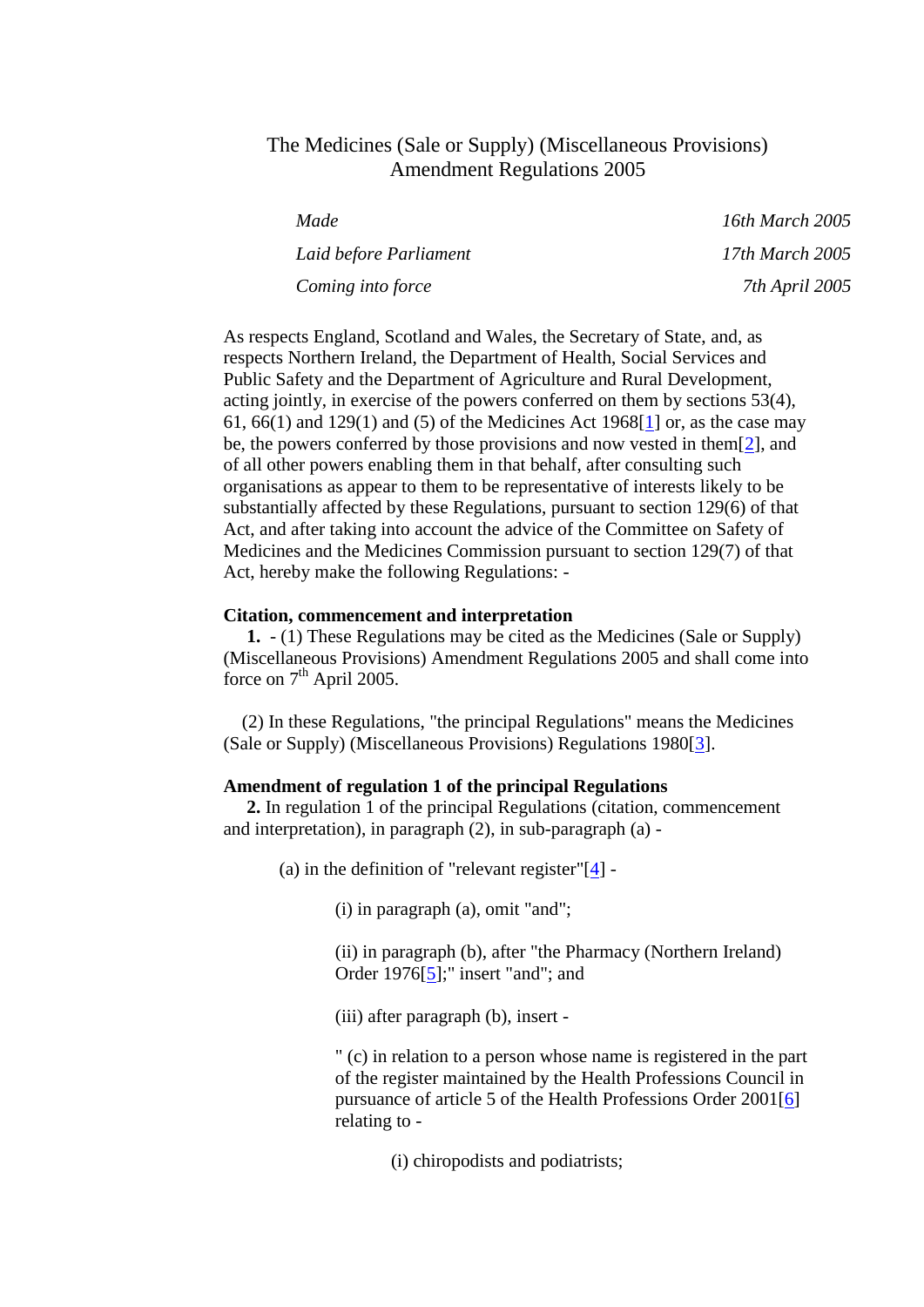(ii) physiotherapists; or

(iii) radiographers: diagnostic or therapeutic,

that register";

(b) in the definition of "supplementary prescriber" $[7]$  -

(i) in paragraph (b), omit "or";

(ii) in paragraph (c), after "a registered midwife;", insert "or";

(iii) after paragraph (c), insert -

" (d) a person whose name is registered in the part of the register maintained by the Health Professions Council in pursuance of article 5 of the Health Professions Order 2001 relating to -

(i) chiropodists and podiatrist;

(ii) physiotherapists; or

(iii) radiographers: diagnostic or therapeutic, or," and

(iv) after "an annotation" insert "or entry".

### **Amendment of regulation 5 of the principal Regulations**

**3.** In regulation 5 of the principal Regulations (restrictions on persons to be supplied with certain medicinal products), in paragraph (2), in sub-paragraph (c), omit "eye ointment containing Oxyphenbutazone and"; "Framycetin sulphate", and "Thymoxamine hydrochloride".

#### **Amendment of regulation 8 of the principal Regulations**

**4.** In regulation 8 of the principal Regulations (pack size on retail sale or supply of certain medicinal products on a general sale list), in paragraph  $(2A)[8]$  $(2A)[8]$ , for "20 tablets" substitute "50 tablets".

Signed by authority of the Secretary of State for Health

*Warner* Parliamentary Under Secretary of State, Department of Health

16th March 2005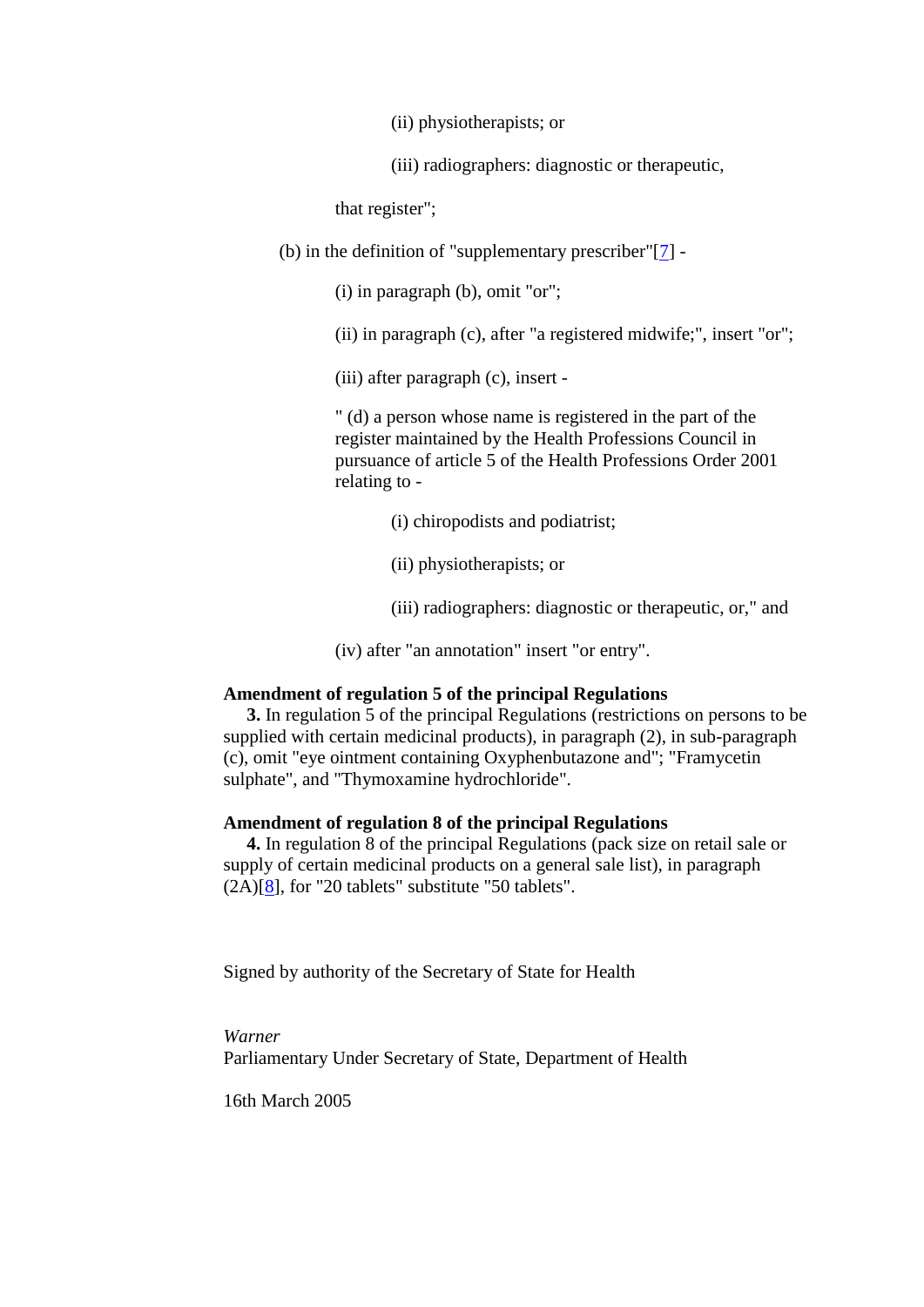Sealed with the Official Seal of the Department of Health, Social Services and Public Safety

*Deirdre Kenny*

A Senior Officer of the Department of Health, Social Services and Public Safety

15th March 2005

Sealed with the Official Seal of the Department of Agriculture and Rural Development

*Gerald Lavery* A Senior Officer of the Department of Agriculture and Rural Development

15th March 2005

## **EXPLANATORY NOTE**

*(This note is not part of the Regulations)*

These Regulations further amend the Medicines (Sale or Supply) (Miscellaneous Provisions) Regulations 1980 ("the principal Regulations") which impose restrictions on the sale and supply of medicinal products.

Regulation 2 amends the definition of "supplementary prescriber" in the principal Regulations to include chiropodists and podiatrists, physiotherapists and diagnostic or therapeutic radiographers. Schedule 2 to the principal Regulations makes provision for the particulars to appear in pharmacy records of supplies of prescription only medicines in pursuance of prescriptions given by such prescribers.

Regulation 3 amends regulation 5 of the principal Regulations to make changes to the prescription only medicines which may be sold or supplied by way of wholesale dealing to a registered ophthalmic optician.

Regulation 4 amends regulation 8 of the principal regulations. This regulation concerns the maximum number of tablets which may be contained in a pack of tablets for human use which are for sale elsewhere than at a registered pharmacy. The amendment changes the maximum number of tablets which may be contained in a pack containing Bisacodyl, from 20 to 50.

A Regulatory Impact Assessment in relation to these Regulations has been